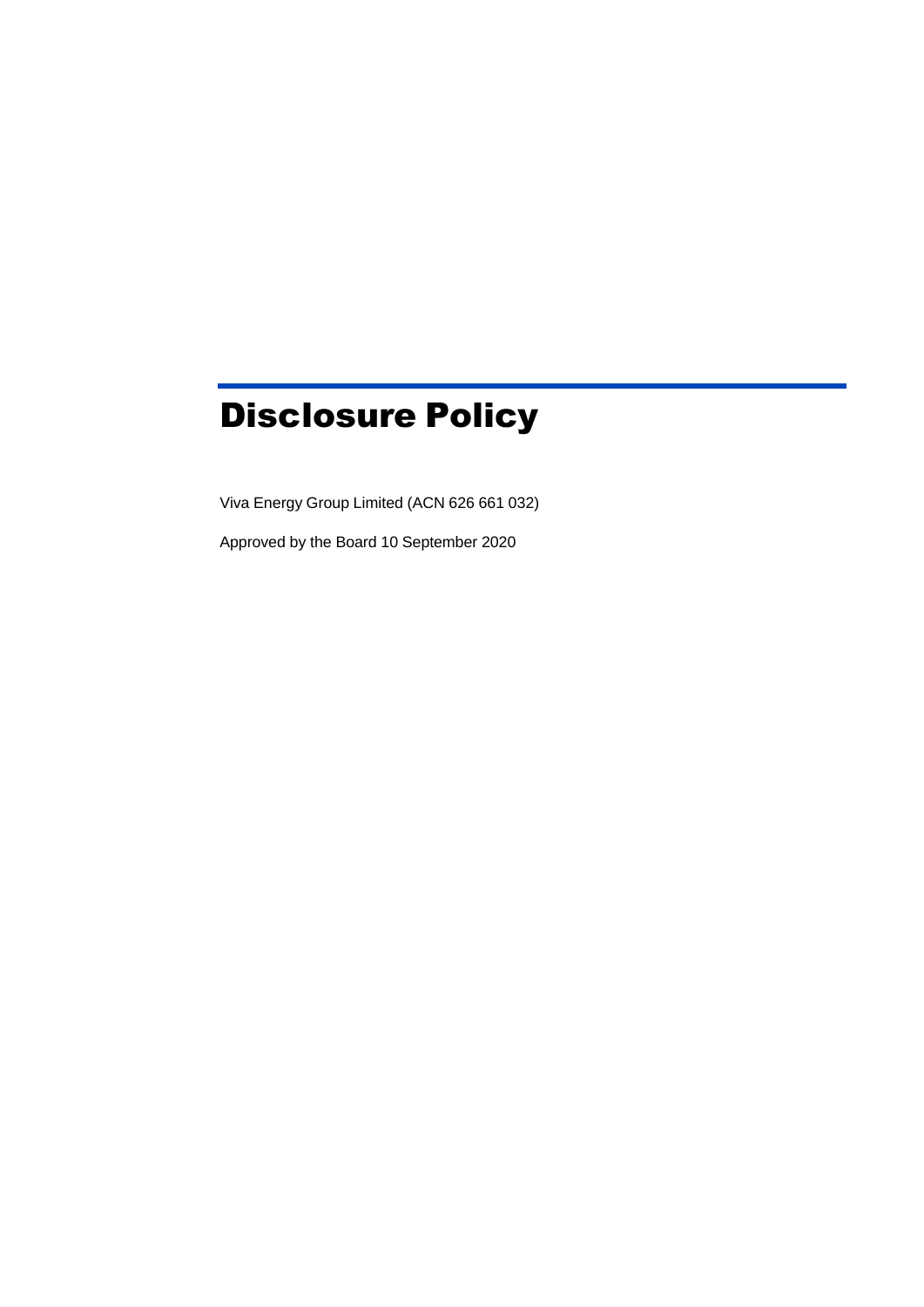#### **1 Introduction**

- (a) Viva Energy Group Limited (together with its subsidiaries (unless the context requires otherwise), the **Company**) is subject to continuous disclosure obligations set out in the ASX Listing Rules (**LR**) and in the *Corporations Act 2001 (Cth)* (**Corporations Act**).
- (b) Failure to comply with continuous disclosure obligations can be a serious offence, exposing the Company, its directors, officers and employees to criminal and civil penalties, including imprisonment and fines.
- (c) For the purposes of this policy (**Policy**), **Company Personnel** has the meaning given to it in the Company's Securities Trading Policy.

#### **2 Continuous disclosure obligation**

(a) LR 3.1 requires the Company to immediately notify the Australian Securities Exchange (**ASX**) if it has, or becomes aware of, any information concerning the Company that a reasonable person would expect to have a material effect on the price or value of the Company's securities were that information to be generally available (**material information**). This is known as the continuous disclosure obligation.

The Company is also required by section 674 of the Corporations Act to comply with this obligation. In this context, ASX has confirmed in Guidance Note 8 that "immediately" means "promptly and without delay".

- (b) LR 15.7 requires that the Company must not release information that is for release to the market to any person until it has given the information to the ASX and has received acknowledgment that the ASX has released the information to the market.
- (c) Disclosure under LR3.1 is not required if certain conditions outlined in section [3](#page-1-0) of this Policy are met.
- (d) This Policy sets out the process and responsibilities that support the Company's compliance with its continuous disclosure obligations.

#### <span id="page-1-0"></span>**3 Exception to the continuous disclosure obligation**

#### **Availability of the exception**

- (a) Disclosure under LR 3.1 is not required if each of the following is satisfied in relation to the information:
	- (i) the information is confidential and the ASX has not formed the view that the information has ceased to be confidential; and
	- (ii) one or more of the following applies:
		- (A) it would be a breach of a law to disclose the information;
		- (B) the information concerns an incomplete proposal or negotiation;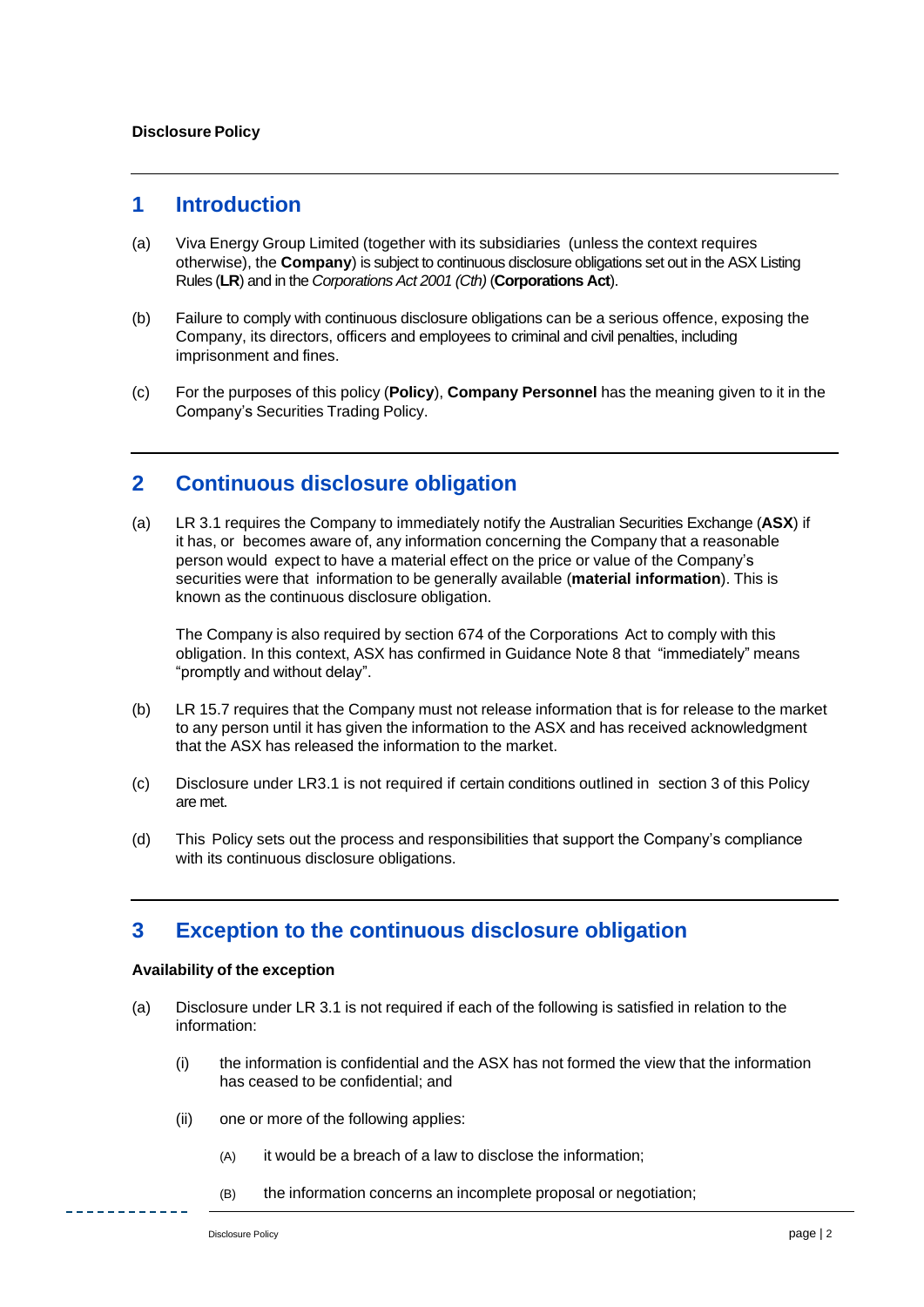- (C) the information comprises matters of supposition or is insufficiently definite to warrant disclosure;
- (D) the information is generated for the internal management purposes of the Company; or
- (E) the information is a trade secret; and
- (iii) a reasonable person would not expect the information to be disclosed.
- (b) All three elements set out above must be satisfied before the exception to the continuous disclosure obligation applies. Should any of these elements no longer be satisfied, the Company must immediately disclose the information to the ASX in accordance with this Policy.

#### **A false market may cause the exception to be lost**

LR 3.1B provides that if the ASX considers that there is, or is likely to be, a false market in the Company's securities, and requests information from the Company to correct or prevent the false market, the Company must give the ASX the information needed to correct or prevent the false market.

## **4 Disclosure Committee**

- <span id="page-2-0"></span>(a) The Company's board of directors (**Board**) has established a disclosure committee (**Disclosure Committee**) comprising of:
	- (i) the Company's Chief Executive Officer (**CEO**);
	- (ii) the Company's Chief Financial Officer (**CFO**);
	- (iii) the Company's Company Secretary; and
	- (iv) any other person nominated by the Board.

The members of the Disclosure Committee may vary from time to time as approved by the Board.

- (b) The Disclosure Committee's responsibilities include:
	- (i) determining what information will be disclosed by the Company to the ASX;
	- (ii) implementing procedures to ensure that, if required:
		- (A) disclosures to the ASX can be made immediately; and
		- (B) trading halt requests can be lodged with the ASX immediately;
	- (iii) preparing (or overseeing the preparation of) announcements for release to the ASX (other than categories of routine announcements that the Disclosure Committee determines may be prepared and released without its prior review, if any); and
	- (iv) with the exception of the documents required by law to be approved by Directors, reviewing and approving proposed announcements for release to the ASX, or, if paragraph [\(f\)](#page-3-0) applies, referring to the Board for approval.
- (c) The Board has appointed the Company Secretary as the disclosure officer (**Disclosure Officer**).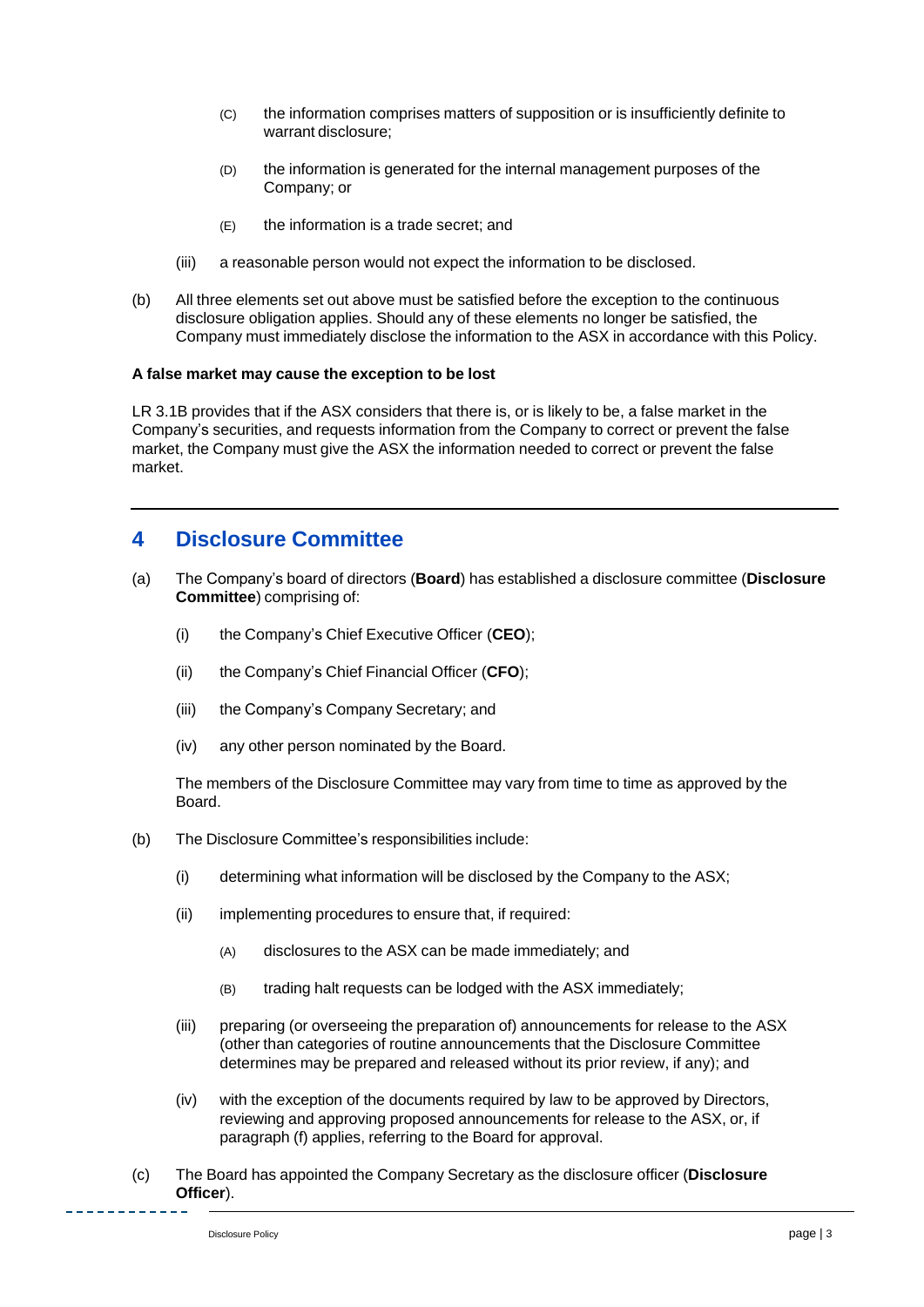- (d) The Disclosure Officer is responsible for administering this Policy.
- (e) The Disclosure Committee may consult with the Board, CEO, senior management and external advisers as it considers necessary in carrying out its responsibilities.
- <span id="page-3-0"></span>(f) If the CEO, Disclosure Officer or the Disclosure Committee considers that a proposed announcement for release to ASX is of such a nature that it ought to be reviewed and approved by the Board, or the Board has directed that such an announcement requires Board approval, then the Company Secretary must:
	- (i) take all steps necessary to convene a Board meeting as soon as practicable to consider and approve the announcement; and
	- (ii) take such other steps as the Disclosure Committee determines are necessary to comply with the Company's continuous disclosure obligations, including, if necessary, liaising with the ASX to request a trading halt or suspension of trading in the Company's securities on ASX until the Board is able to meet.
- (g) A quorum of the Disclosure Committee is two members. If a quorum of the Disclosure Committee cannot be forme[d,](#page-2-0) the following will be added as members of the Disclosure Committee (in the order specified), until a quorum is formed:
	- (i) the Chair of the Board;
	- (ii) the Chair of the Audit and Risk Committee;
	- (iii) the Chair of the Remuneration and Nomination Committee; and
	- (iv) any other director of the Company.
- (h) Where a continuous disclosure obligation arises and the Disclosure Committee (or, in the case of announcements to be approved by the Board, the Board) cannot be convened promptly and without delay to approve an announcement for release to the ASX, the Disclosure Officer must take such other steps as he or she determines necessary to comply with the Company's continuous disclosure obligation. This includes, if necessary, releasing an announcement to the ASX or invoking the process set out in section 7 to request a trading halt or suspension of trading in the Company's securities on ASX until an announcement can be made.

#### **5 Internal reporting obligations**

- (a) Company Personnel who become aware of information that may be material information or that may develop into material information must immediately advise a member of the Disclosure Committee of that information. Such information must be kept confidential unless a member of the Disclosure Committee confirms that the information is not required to be kept confidential. If any Company Personnel have doubt as to whether information concerning the Company is material information, the relevant Company Personnel must report that information to a member of the Disclosure Committee.
- (b) Company Personnel who become aware that:
	- (i) there may have been inadvertent disclosure of material information during any communication with external parties; or
	- (ii) confidential Company information may have been leaked (whatever its source),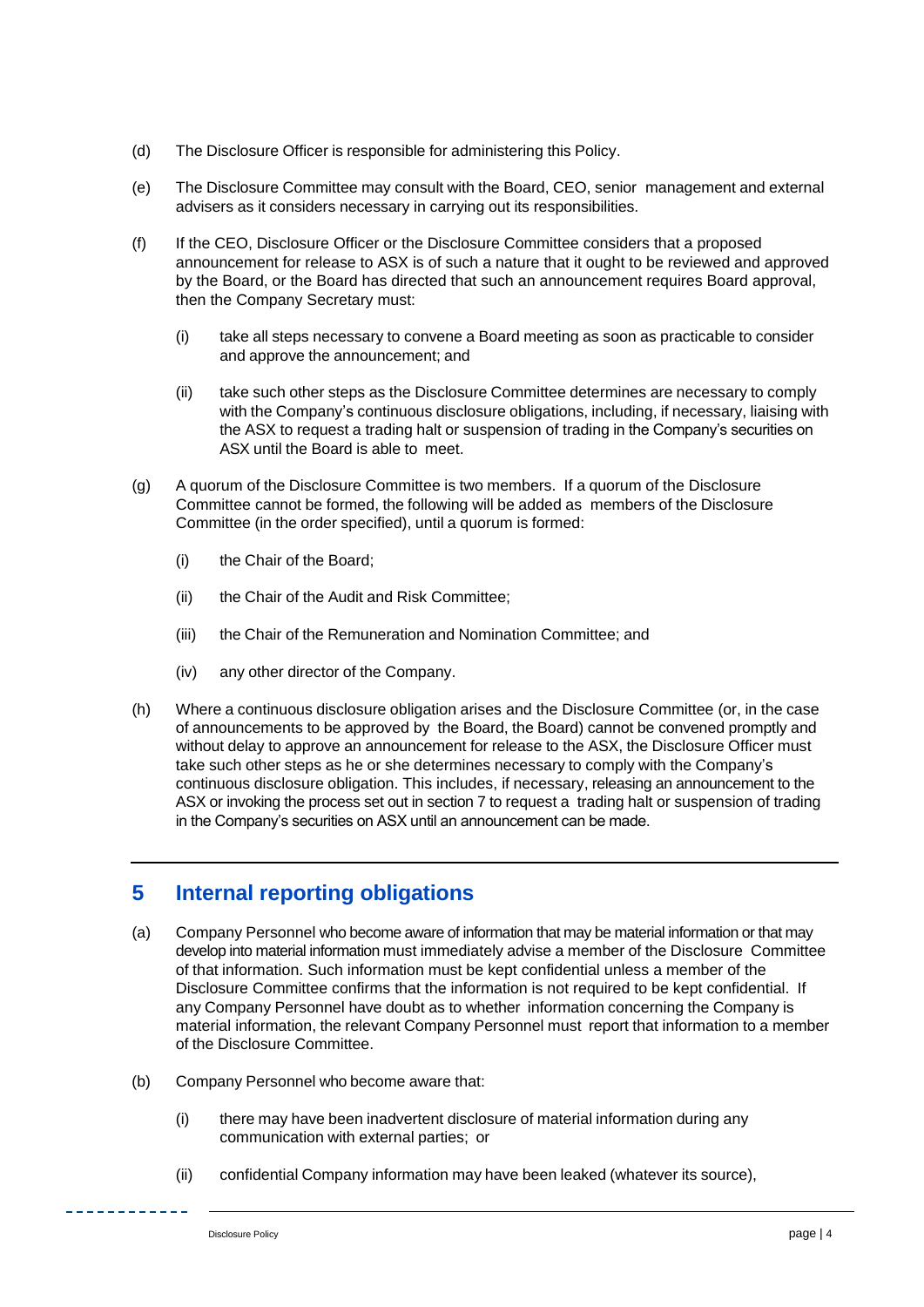should immediately notify a member of the Disclosure Committee. The Disclosure Committee will determine the appropriate next steps.

#### **6 Disclosure**

- (a) The Company Secretary is the person responsible for communication with the ASX, including authorising the lodgment of information (approved in accordance with the terms of this Policy) with the ASX in the manner prescribed by the ASX. If the Company Secretary is not available, authorisation to lodge information with the ASX can be provided by any member of the Disclosure Committee.
- (b) The Company must not release information that is for release to the market to any person until it has given the information to the ASX and has received acknowledgment that the ASX has released the information to the market.
- (c) The Board will be provided with copies of all announcements made by the Company under LR3.1 promptly after they have been made.
- (d) Information disclosed to the ASX in compliance with this Policy will be promptly posted on the Company's corporate website following receipt of an acknowledgement from the ASX that the information has been released to the market.

# **7 Trading halts and suspension of trading**

- (a) In exceptional circumstances, it may be necessary for the Company to request a trading halt or a suspension of trading in its securities in order to manage its continuous disclosure obligation (for example, if material information is prematurely or inadvertently leaked and an immediate ASX announcement cannot be made).
- (b) The Disclosure Officer (or in the Disclosure Officer's absence, any other member of the Disclosure Committee) is authorised to request a trading halt or suspension of trading in the Company's securities on the ASX after consultation with:
	- (i) the Chair of the Board; or
	- (ii) if the Chair of the Board is not immediately available, the Chair of the Audit and Risk Committee; or
	- (iii) if the Chair of the Audit and Risk Committee is not immediately available, any other director of the Company; or
	- (iv) if none of the directors of the Company are immediately available, any other member of the Disclosure Committee.

# **8 Monitoring security price and media**

- (a) The Head of Investor Relations is responsible for monitoring the trading in the securities of the Company on the ASX. In the event that the Head of Investor Relations becomes aware of any unusual trading in the securities of the Company or of any market speculation, he or she must immediately inform a member of the Disclosure Committee.
- (b) In the event that the Board or any member of the Disclosure Committee is aware that the Company is relying on an exception to its continuous disclosure obligations, they may notify each other member of the Disclosure Committee and the Disclosure Committee may request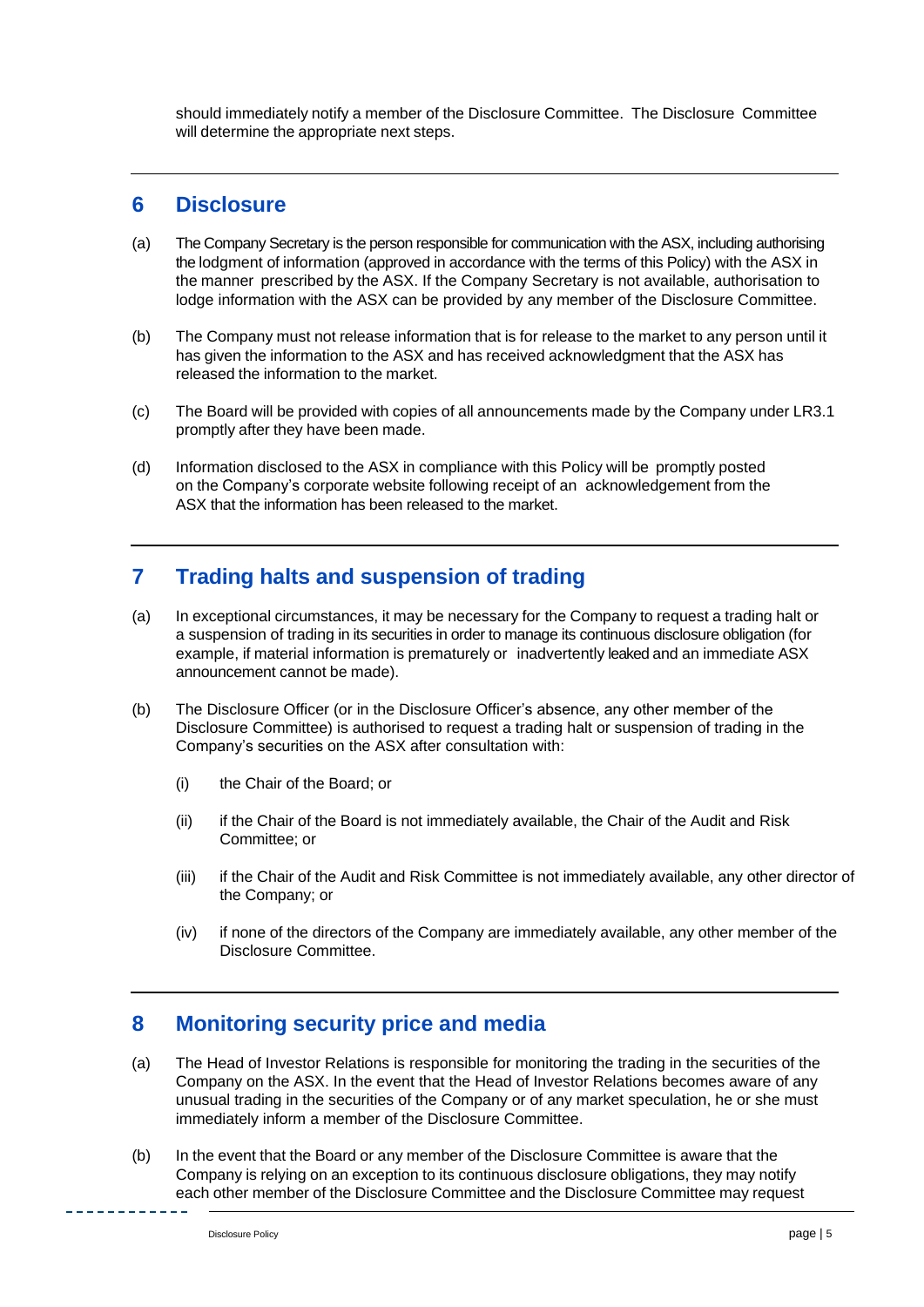the Disclosure Officer (or such other person as the Disclosure Committee thinks fit) to monitor:

- (i) the market price of the Company's securities;
- (ii) major national and local newspapers;
- (iii) if the Company (or any advisors of the Company working on the particular transaction) has access to them, major news wire services such as Reuters and Bloomberg;
- (iv) any investor blogs, chat-sites or other social media that the Company is aware of that regularly post comments about the Company; and enquiries from analysts or journalists,

for signs that the information to be covered in a potential announcement may have leaked and, if any such signs are detected, to manage the Company's continuous disclosure obligations.

(c) The Company's general policy is to respond to market rumours or speculation by stating that "the Company does not respond to market rumours or speculation". However, if the Company receives a request from the ASX for information to correct or prevent a false market, the Disclosure Officer must (in consultation with the Disclosure Committee and external advisers, if necessary) immediately provide that information to the ASX.

# **9 Communication with investors, analysts and the media**

- (a) Company Personnel must ensure that they keep material information confidential.
- (b) If Company Personnel participating in a briefing with external parties consider that a matter has been inadvertently disclosed that might constitute previously undisclosed material information, he or she must immediately refer the matter to a member of the Disclosure Committee.
- (c) The only Company Personnel authorised to speak on behalf of the Company to investors, potential investors, analysts or the media are:
	- (i) the Chair of the Board;
	- (ii) the CEO;
	- (iii) the CFO;
	- (iv) the Company Secretary;
	- (v) the Head of Investor Relations; and
	- (vi) such other Company Personnel approved by the Chair of the Board, the CEO or the CFO.
- (d) Authorised spokespersons may clarify information that the Company has released to the ASX but must not comment on material information that has not been disclosed to the market.
- (e) If a question is asked in a briefing which can only be answered by disclosing material information which has not been released to the ASX, the relevant Company Personnel must decline to answer the question or take the question on notice.
- (f) The Company has adopted a communication blackout period during the time between the end of the Company's financial reporting period (30 June and 31 December) and the announcement to the ASX of the financial results for that period. During the communication blackout period, the Company will not hold meetings or briefings with investors, analysts or media representatives in